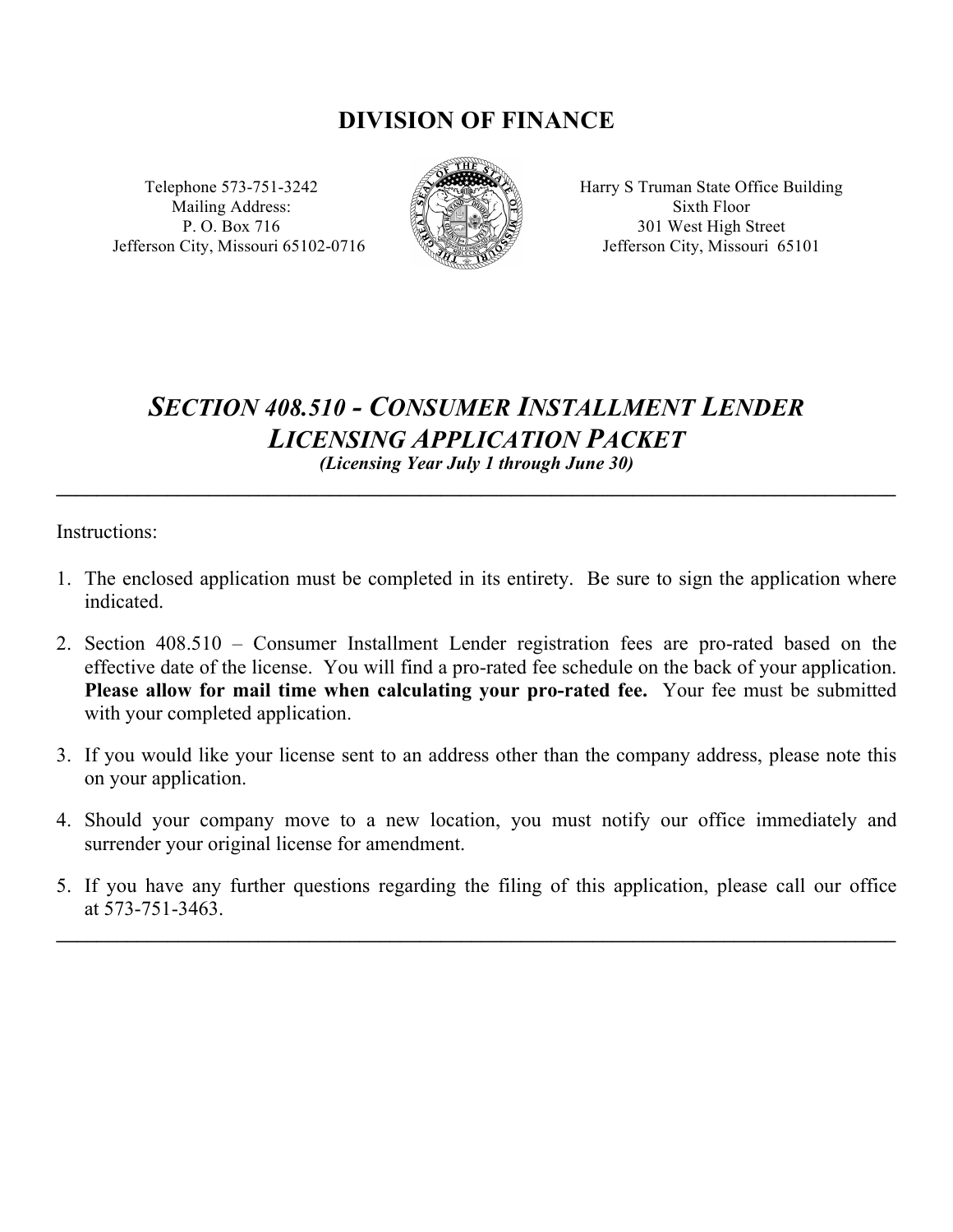### *NEW LICENSED LOCATION*

**Instructions:** Please complete this form and submit, including licensing fee (see reverse side for pro-rated amount), to the Division of Finance, 301 West High Street, Harry S. Truman State Office Bldg., Room 630, P.O. Box 716, Jefferson City, MO 65102. **PLEASE NOTE: THE LICENSING FEE APPLIES TO EACH LOCATION TRANSACTING BUSINESS.** *Should you have any questions, please contact the Consumer Credit Licensing Section at 573-751-3463.*

| <b>MISSOURI DIVISION OF FINANCE</b>                           | <b>OFFICE USE ONLY --</b> |            |  |  |  |
|---------------------------------------------------------------|---------------------------|------------|--|--|--|
| <b>Application for Consumer Installment Lender</b>            | $510 -$                   | Rec#       |  |  |  |
| <b>Certificate of Registration</b>                            | Check No.                 | Amount: \$ |  |  |  |
| Licensing Year: July 1 – June 30                              | Date:                     | Initials:  |  |  |  |
| Information for Licensed Location:                            |                           |            |  |  |  |
|                                                               |                           |            |  |  |  |
|                                                               |                           |            |  |  |  |
| State: <u>Zip: Zip: Telephone: Fax:</u>                       |                           |            |  |  |  |
|                                                               |                           |            |  |  |  |
| Internet Lender $\Box$ NO $\Box$ YES If Yes, website address: |                           |            |  |  |  |

| Hours of Operation:                                                       |                                                                                         |
|---------------------------------------------------------------------------|-----------------------------------------------------------------------------------------|
| Licensing Contact for                                                     | Name:                                                                                   |
|                                                                           | Mailing Address:                                                                        |
| <b>Renewal Applications:</b>                                              | City/State/Zip:                                                                         |
|                                                                           | Telephone: (<br>E-Mail:<br>$\rightarrow$                                                |
|                                                                           | Name:                                                                                   |
| Contact Person to                                                         | Mailing Address:                                                                        |
| Receive Examination<br>Reports:                                           | City/State/Zip:                                                                         |
|                                                                           | E-Mail:<br>Telephone: (<br>$\rightarrow$                                                |
| <b>Contact Person for</b><br>Office and Consumer<br>Inquiries/Complaints: | Name:                                                                                   |
|                                                                           | <b>Street Address:</b>                                                                  |
|                                                                           | City/State/Zip:                                                                         |
|                                                                           | Telephone: $($ )<br>E-Mail:                                                             |
| <b>Information Regarding</b>                                              | Name:                                                                                   |
| Preparer of Application:                                                  | Telephone: ()<br>E-Mail:                                                                |
| Mailing Instructions for<br>this License Certificate:                     | Mail to Licensed Location<br>Mail to Licensing Contact above<br>Other (please specify): |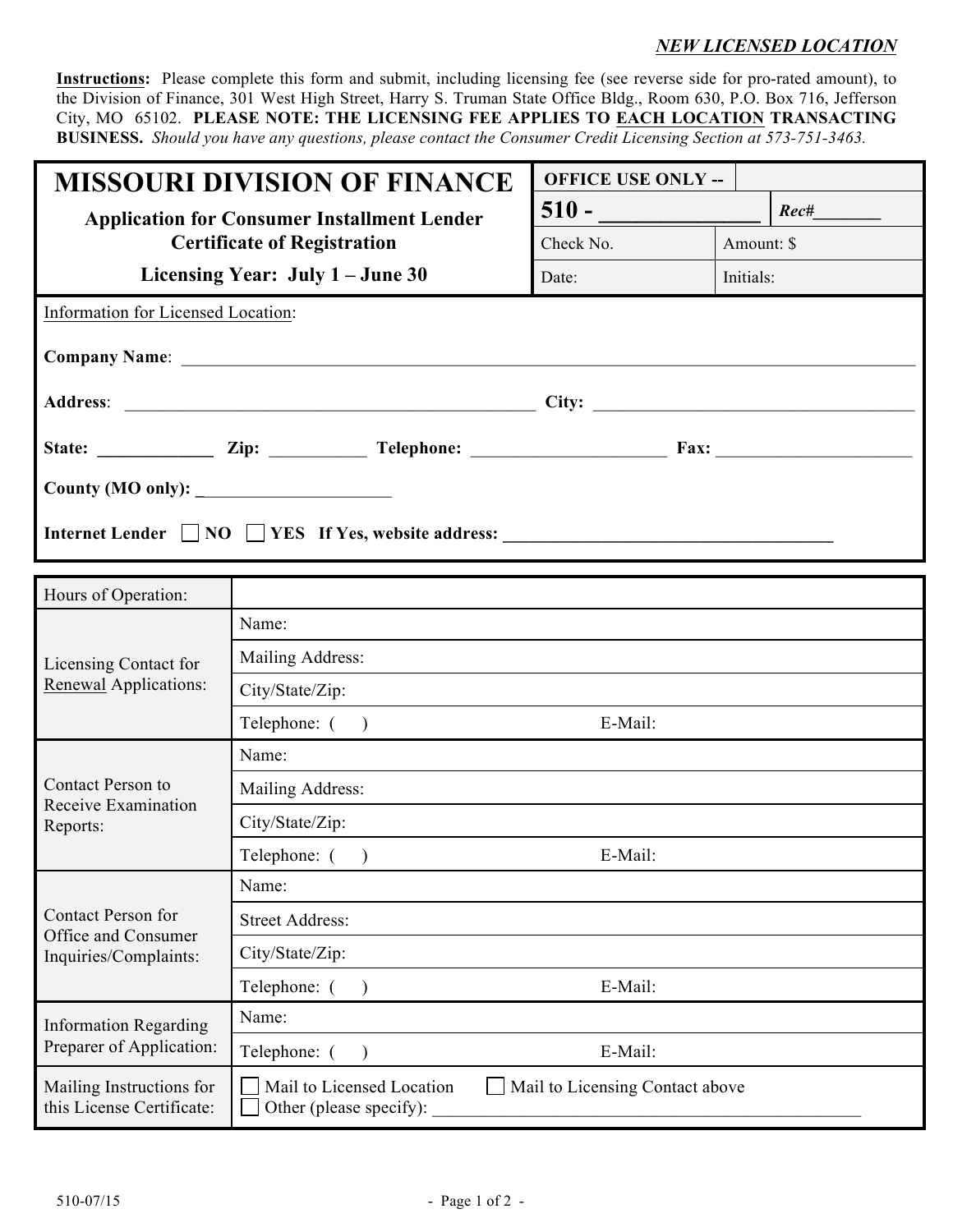|                     | Name                   |
|---------------------|------------------------|
| Company Home Office | <b>Street Address:</b> |
| Information         | Mailing Address:       |
| (if applicable)     | City/State/Zip:        |
|                     | Telephone:<br>Fax:     |

**If applicant is: Individual**, complete Section I. **Partnership**, **Corporation, or LLC**, complete Section II

| I. INDIVIDUAL                                 | Name:                              | <b>Phone Number: (</b>              |  |  |  |  |  |
|-----------------------------------------------|------------------------------------|-------------------------------------|--|--|--|--|--|
|                                               | <b>Residence Address:</b>          |                                     |  |  |  |  |  |
|                                               | <b>Business Address:</b>           |                                     |  |  |  |  |  |
| II. PARTNERSHIP,                              | Name:                              | <b>Phone Number: (</b><br>$\lambda$ |  |  |  |  |  |
| <b>ASSOCIATION OR</b><br><b>CORPORATION</b>   | <b>Principal Business Address:</b> |                                     |  |  |  |  |  |
| Names, Titles of<br><b>Partners/Officers</b>  | <b>Business Address</b>            | <b>Residence Address</b>            |  |  |  |  |  |
|                                               |                                    |                                     |  |  |  |  |  |
|                                               |                                    |                                     |  |  |  |  |  |
|                                               |                                    |                                     |  |  |  |  |  |
|                                               |                                    |                                     |  |  |  |  |  |
| Date of Incorporation:                        |                                    |                                     |  |  |  |  |  |
| Principal Office in Missouri (if applicable): |                                    |                                     |  |  |  |  |  |

**Does** ownership hold any other consumer credit licenses in the state of Missouri?  $\Box$  YES  $\Box$  NO **If yes, are they licensed under the same business name as shown on this application? (If not, provide other names.)** 

\_\_\_\_\_\_\_\_\_\_\_\_\_\_\_\_\_\_\_\_\_\_\_\_\_\_\_\_\_\_\_\_\_\_\_\_\_\_\_\_\_\_\_\_\_\_\_\_\_\_\_\_\_\_\_\_\_\_\_\_\_\_\_\_\_\_\_

**PRO-RATED FEE SCHEDULE:** The annual registration fee for Section 510 registration is \$500.00. This fee shall be pro-rated per month from date business is to begin operations. The fee schedule is as follows:

|           |  |                                  |  | <u>cieni ce bio imene bai nichun ilcin mute cucinent il to celeni chaimatono. Tile ies centembre il mo toilo hot</u> |              |       |              |
|-----------|--|----------------------------------|--|----------------------------------------------------------------------------------------------------------------------|--------------|-------|--------------|
| July      |  |                                  |  | -- \$500.00 October -- \$375.03 January                                                                              | $-$ \$250.02 | April | $-$ \$125.01 |
| August    |  |                                  |  | -- \$458.37 November -- \$333.36 February                                                                            | $-$ \$208.35 | May   | $-$ \$ 83.34 |
| September |  | -- \$416.70 December -- \$291.69 |  | March                                                                                                                | -- \$166.68  | June  | $-$ \$ 41.67 |

**STATEMENT:** The undersigned, first being duly sworn, states that (s)he is a(n) (officer) (principal) (partner) (authorized representative) in the company above named and that facts contained in the foregoing application are true.

(Signature)(Officer/Title, Partner)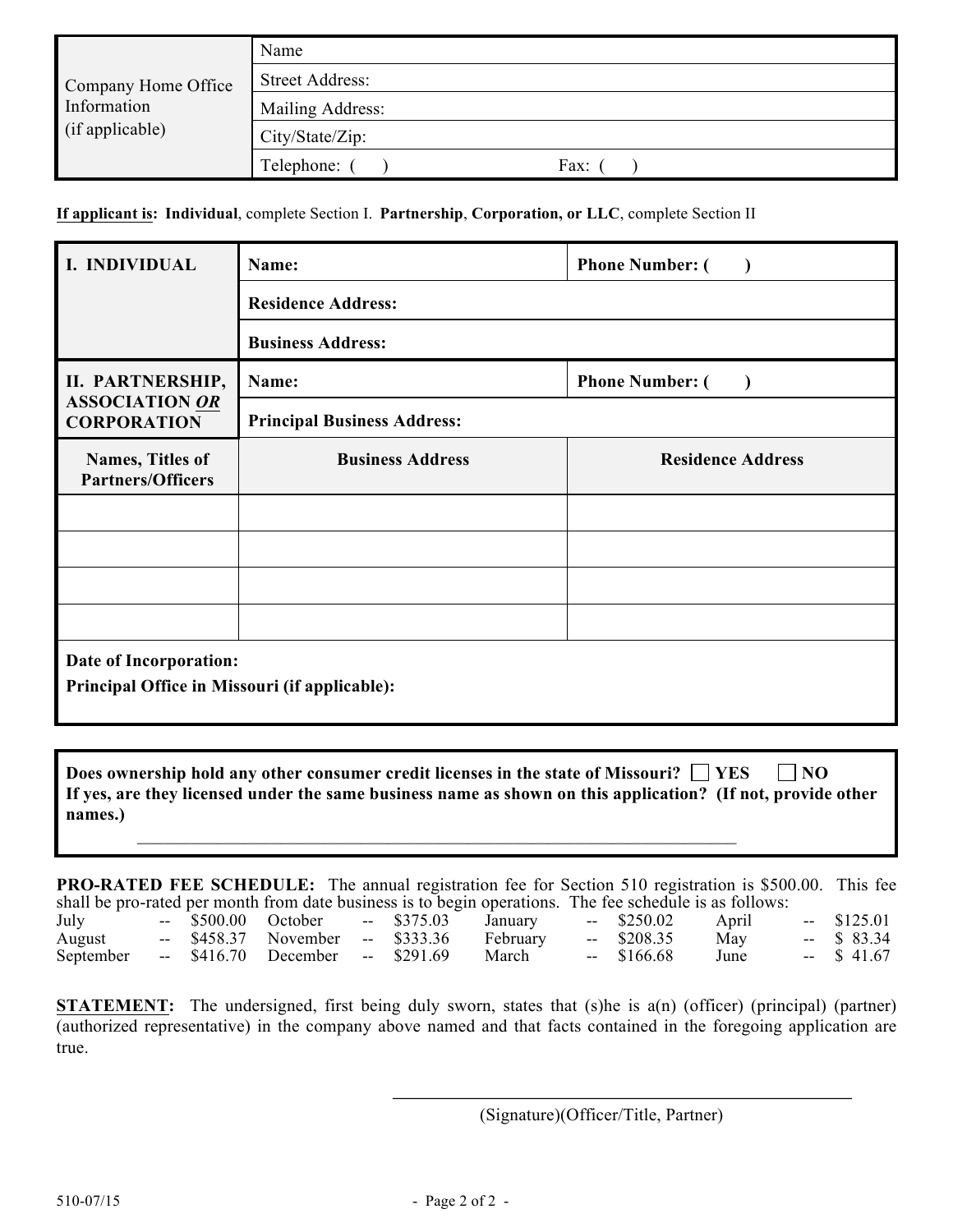## **CONSUMER INSTALLMENT LENDER**

Sec.

- 408.510. Licensure of consumer installment lenders - interest and fees allowed.
- 367.100. Definitions.
- 367.110. Certificate of registration required, when.
- 367.120. Certificate of registration application for.
- 367.130. Bond amount conditions additional bond, when.
- 367.140. Annual registration fee, amount certificates, issuance, display.
- 367.150. Annual report contents.
- 367.160. Examination of lenders authority of director - lender to pay costs, when.
- 367.170. Regulations authority of director insurance - premiums deemed not to be charges.
- 367.180. Lender to keep records.
- 367.185. Loan solicitation, disclosures.
- 367.190. Certificates of registration suspension, revocation, when - hearing - review.
- 367.200. Violations penalty.
- 367.205. Annual audit by certified public accountant required.
- 367.210. Audit report to director of finance, when.
- 367.215. Failure to file audit report, effect of surety bond posted, when.

#### **INTEREST**

- 408.100. Applicability of section rate of interest.
- 408.105. Precomputed loans, extensions, fee, limitations.
- 408.110. Short title applicability of sections 408.120 to 408.190.
- 408.120. Interest computed and paid, how.
- 408.130. Borrower to receive statement of contract contents - prepayment effect - receipts for payments.
- 408.140. Additional charges or fees prohibited, exceptions - no finance charges if purchases are paid for within certain time limit, exception.
- 408.145. Fees for credit cards issued in contiguous states.
- 408.150. Lender can not receive excess interest failure by lender to return excess interest, damages allowed.
- 408.160. False advertising prohibited.
- 408.170. Contracts paid in full before due date recomputations of interest - refund defined.
- 408.175. Interest rate when maturity of note or contract accelerated.
- 408.178. Deferral of monthly loan payments, fee authorized for certain loans.
- 408.180. Authority of director to verify interest rates charged.
- 408.190. Certain loans exempt from sections 408.120 to 408.180, and 408.200.
- 408.193. Credit cards, no derogatory reports to credit agencies for carrying a zero balance.
- 408.200. Borrower not to be indebted on two or more contracts with same lender, when.
- 408.210. Assignment of wages or compensation excess over loan deemed interest.
- 408.213. Changes to certain sections remedial only

#### **LOAN DISCRIMINATION**

408.550. Discrimination prohibited - damages recoverable.

#### **DEFAULTS**

- 408.551. Applicability of sections 408.551 to 408.562 - credit transaction defined.
- 408.552. Enforceability of default provisions.
- 408.553. Recovery limitation.
- Notice of default, contents, form, delivery.
- 408.555. Acceleration, repossession and cancellation restricted - required procedures - borrower's right to cure.
- 408.556. Actions arising from default, contents of petition -default judgment requires sworn testimony - recovery of unpaid balances.
- 408.557. Notice required before deficiency action may be commenced.
- 408.558. Security interests not to be taken, when.
- 408.560. Unenforceable provisions in note or credit contract.
- 408.562. Damages recoverable for violation.

20 CSR 1140-13.010 Licensing Requirements and General Provisions

#### **408.510. Licensure of consumer installment lenders - interest and fees allowed.** -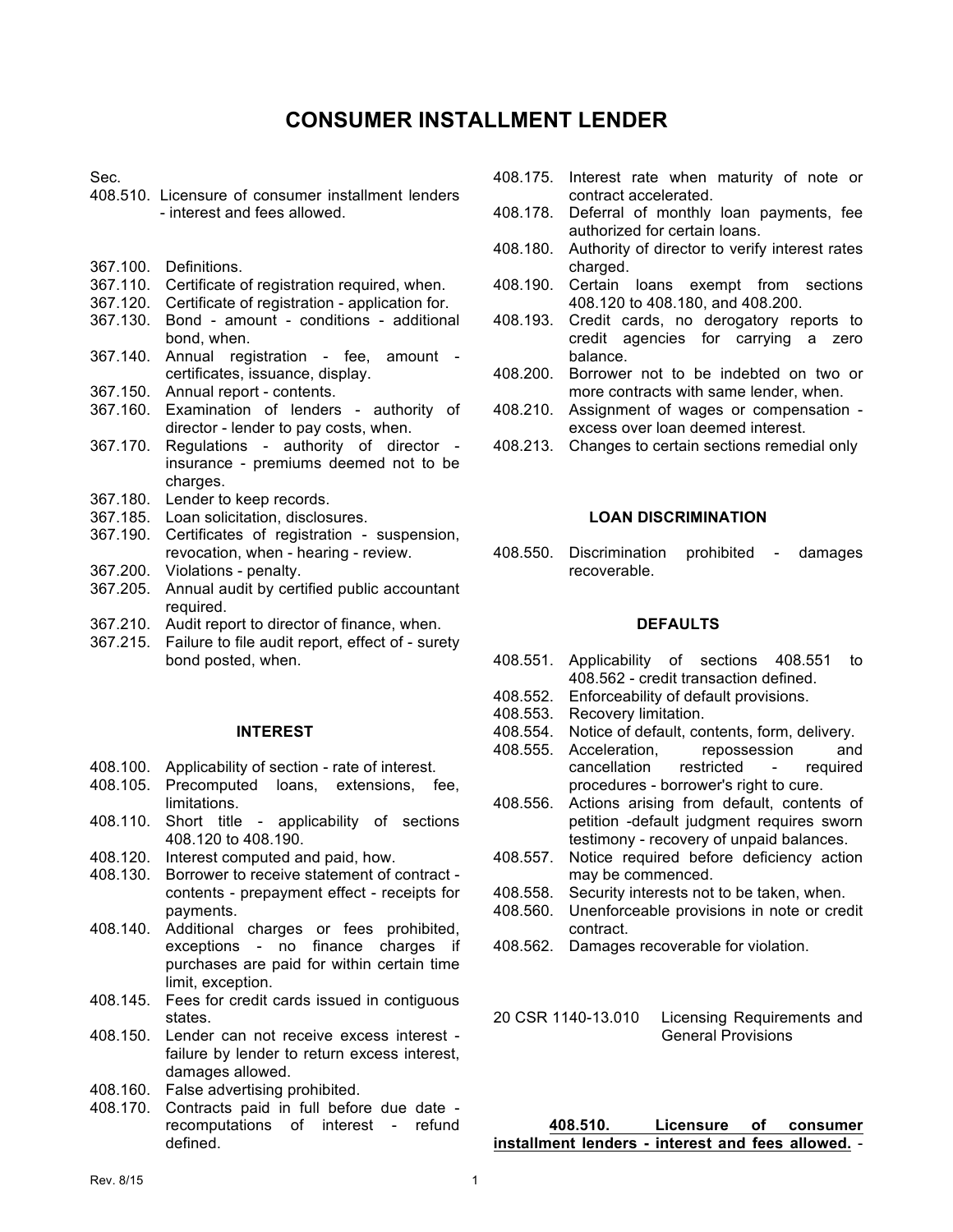Notwithstanding any other law to the contrary, the phrase "consumer installment loans" means secured or unsecured loans of any amount and payable in not less than four substantially equal installments over a period of not less than one hundred twenty days. The phrase "consumer installment lender" means a person licensed to make consumer installment loans. A consumer installment lender shall be licensed in the same manner and upon the same terms as a lender making consumer credit loans. Such consumer installment lenders shall contract for and receive interest and fees in accordance with sections 408.100, 408.140, and 408.170. Consumer installment lenders shall be subject to the provisions of sections 408.551 to 408.562.

(L. 2001 S.B. 186, A.L. 2002 S.B. 895)

**367.100. Definitions.** - As used in sections 367.100 to 367.200:

(1) **"Consumer credit loans"** shall mean:

(a) Prior to January 1, 2002, loans for the benefit of or use by an individual or individuals:

a. Secured by a security agreement or any other lien on tangible personal property or by the assignment of wages, salary or other compensation; or

b. Unsecured and whether with or without comakers, guarantors, endorsers or sureties;

(b) Beginning January 1, 2002, and thereafter, loans for personal, family or household purposes in amounts of five hundred dollars or more;

(2) **"Director"** shall mean the director of the division of finance or such agency or agencies as may exercise the powers and duties now performed by such director;

(3) **"Lender"** shall mean any person engaged in the business of making consumer credit loans. A person who makes an occasional consumer credit loan or who occasionally makes loans but is not regularly engaged in the business of making consumer credit loans shall not be considered a lender subject to sections 367.100 to 367.200;

(4) **"Person"** shall include individuals, partnerships, associations, trusts, corporations, and any other legal entities, excepting those corporations whose powers emanate from the laws of the United States and those which under other law are subject to the supervisory jurisdiction of the director or the director of the division of credit unions of Missouri;

(5) **"Supervised business"** shall mean the business of making consumer credit loans, as herein defined, of money, credit, goods, or things in action. (L. 1951 p. 262 § 1, A.L. 1965 p. 114, A.L. 1977 H.B. 48, A.L. 1978 S.B. 745, A.L. 1994 H.B. 1165, A.L. 2001 H.B. 738, A.L. 2001 S.B. 186)

**367.110. Certificate of registration required, when.** - No lender shall engage in the business of making consumer credit loans as herein defined in this state of money, credit, goods or things in action without first having obtained a certificate of registration from the director as provided in sections 367.100 to 367.200.

(L. 1951 p. 262 § 2)

**367.120. Certificate of registration application for.** - Application for a certificate of registration shall be in writing in the form prescribed by the director. No certificate of registration is required until thirty days after sections 367.100 to 367.200 become effective, during which period such application may be made. (L. 1951 p. 262 § 3)

**367.130. Bond - amount - conditions additional bond, when.** - The director may require the lender to file with the director a bond in the principal amount of one thousand dollars at the time of filing the application for a certificate of registration hereunder, or at such later time as the director deems necessary for the purposes of sections 367.100 to 367.200. The lender shall be the obligor, and the surety shall be approved by the director. The bond shall run to the state of Missouri for the use of the state or any person or persons who may have a cause of action against the lender-obligor arising out of the supervised business. The condition of the bond shall be that the lender-obligor will conform to and abide by the provisions of sections 367.100 to 367.200 and the laws of the state of Missouri relating to consumer credit loans, and the assignment or sale of wages, salaries, or other compensation, and will pay to the state and to any person any and all moneys that may become due under sections 367.100 to 367.200 or under any transaction which is a part of the supervised business. If in the opinion of the director the bond shall at any time appear to be insecure or exhausted or otherwise doubtful an additional bond in the principal sum of not more than one thousand dollars in form and with surety satisfactory to the director, shall be filed within fifteen days after notice of the requirement thereof be given to the lender by the director. (L. 1951 p. 262 § 4)

#### **367.140. Annual registration - fee, amount - certificates, issuance, display.** - 1. Every lender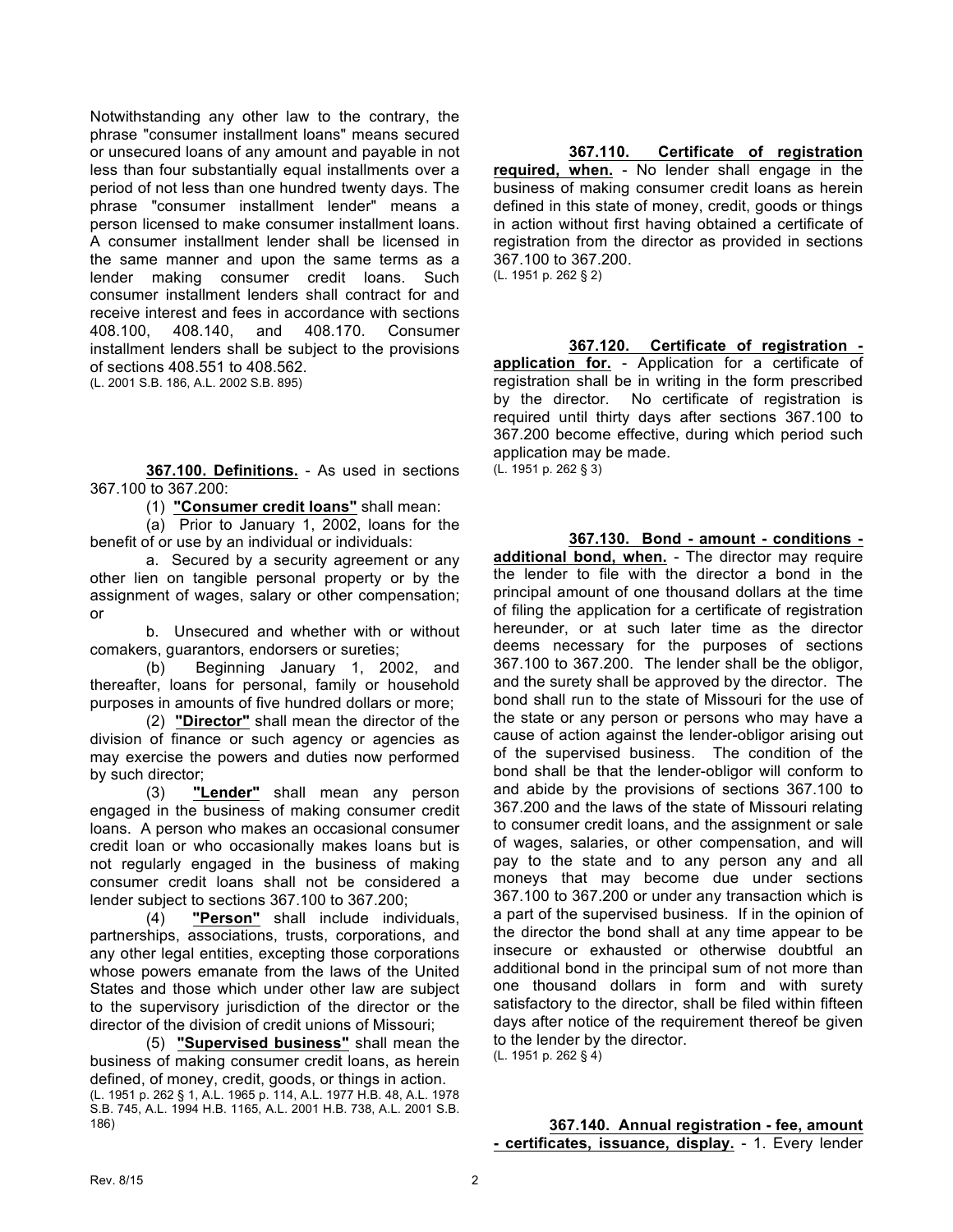shall, at the time of filing application for certificate of registration as provided in section 367.120 hereof, pay the sum of five hundred dollars as an annual registration fee for the period ending the thirtieth day of June next following the date of payment and in full payment of all expenses for investigations, examinations and for the administration of sections 367.100 to 367.200, except as provided in section 367.160, and thereafter a like fee shall be paid on or before June thirtieth of each year; provided, that if a lender is supervised by the commissioner of finance under any other law, the charges for examination and supervision required to be paid under said law shall be in lieu of the annual fee for registration and examination required under this section. The fee shall be made payable to the director of revenue. If the initial registration fee for any certificate of registration is for a period of less than twelve months, the registration fee shall be prorated according to the number of months that said period shall run. The director may establish a biennial licensing arrangement but in no case shall the fees be payable for more than one year at a time.

2. Upon receipt of such fee and application for registration, and provided the bond, if required by the director, has been filed, the director shall issue to the lender a certificate containing the lender's name and address and reciting that such lender is duly and properly registered to conduct the supervised business. The lender shall keep this certificate of registration posted in a conspicuous place at the place of business recited in the registration certificate. Where the lender engages in the supervised business at or from more than one office or place of business, such lender shall obtain a separate certificate of registration for each such office or place of business.

3. Certificates of registration shall not be assignable or transferable except that the lender named in any such certificate may obtain a change of address of the place of business therein set forth. Each certificate of registration shall remain in full force and effect until surrendered, revoked, or suspended as herein provided.

(L. 1951 p. 262 § 5, A.L. 1986 H.B. 1195, A.L. 2003 S.B. 346, A.L. 2015 H.B. 587 merged with S.B. 345)

Effective 8-28-15 (H.B. 587)

\*10-16-15 (S.B. 345), see § 21.250. S.B. 345 was vetoed July 7, 2015. The veto was overridden September 16, 2015.

#### **367.150. Annual report - contents.** -

Every lender shall, on or before April thirtieth of each year, and upon a form prescribed by the director, file with the director a written report under oath containing the following information pertaining to the supervised business conducted by the lender during the preceding calendar year:

(1) The name of the lender, and the address of each office in the state of Missouri, and the principal office if it is outside the state of Missouri;

(2) The names and addresses of all officers and directors of the lender, and where a partnership the names and addresses of all partners, giving their respective interests;

(3) A balance sheet showing the financial condition of the lender as of the end of the lender's previous fiscal year, including a statement of the total assets used and useful in conducting the business, both tangible and intangible. Where any item of assets or liabilities is involved both in the consumer loan business and in additional loan or other business of the lender, the latter shall indicate on the balance sheet the proportion of each item properly attributable to the consumer loan business in accordance with formulae and regulations prescribed by the director. In the event the lender is a corporation, in addition to the statement of assets and liabilities normally included in balance sheets, a detailed statement of the lender's capitalization shall be given, including:

(a) Total of each class of securities authorized and outstanding;

(b) Capital or paid-in surplus;

(c) Earned surplus at beginning of period;

(d) Dividends paid during period;

(e) Earned surplus at end of period;

(4) A profit and loss statement covering operations of the supervised business during the previous fiscal year, including a statement of gross earnings, a detailed statement of expenses and the amount paid or reserved for federal, state and other taxes. Where any item of income or expenses arises in connection with both the consumer loan business and some additional loan or other business of the lender the latter shall indicate on the profit and loss statement the proportion of each item properly attributable to the consumer loan business, in accordance with formulae and regulations prescribed by the director;

(5) The total aggregate number and principal amount of loans made by the lender in the following categories:

|  | $(a)$ \$ 1    |   | \$100      |
|--|---------------|---|------------|
|  | (b) $$100$    |   | \$200      |
|  | $(c)$ \$ 200  |   | \$400      |
|  | $(d)$ \$400   |   | \$600      |
|  | $(e)$ \$600   | - | \$1000     |
|  | $(f)$ \$ 1000 |   | or higher; |

(6) The number of garnishments, attachments and other suits filed and judgments obtained;

(7) The number of security agreements foreclosed and the amount received from such sales and from the resale;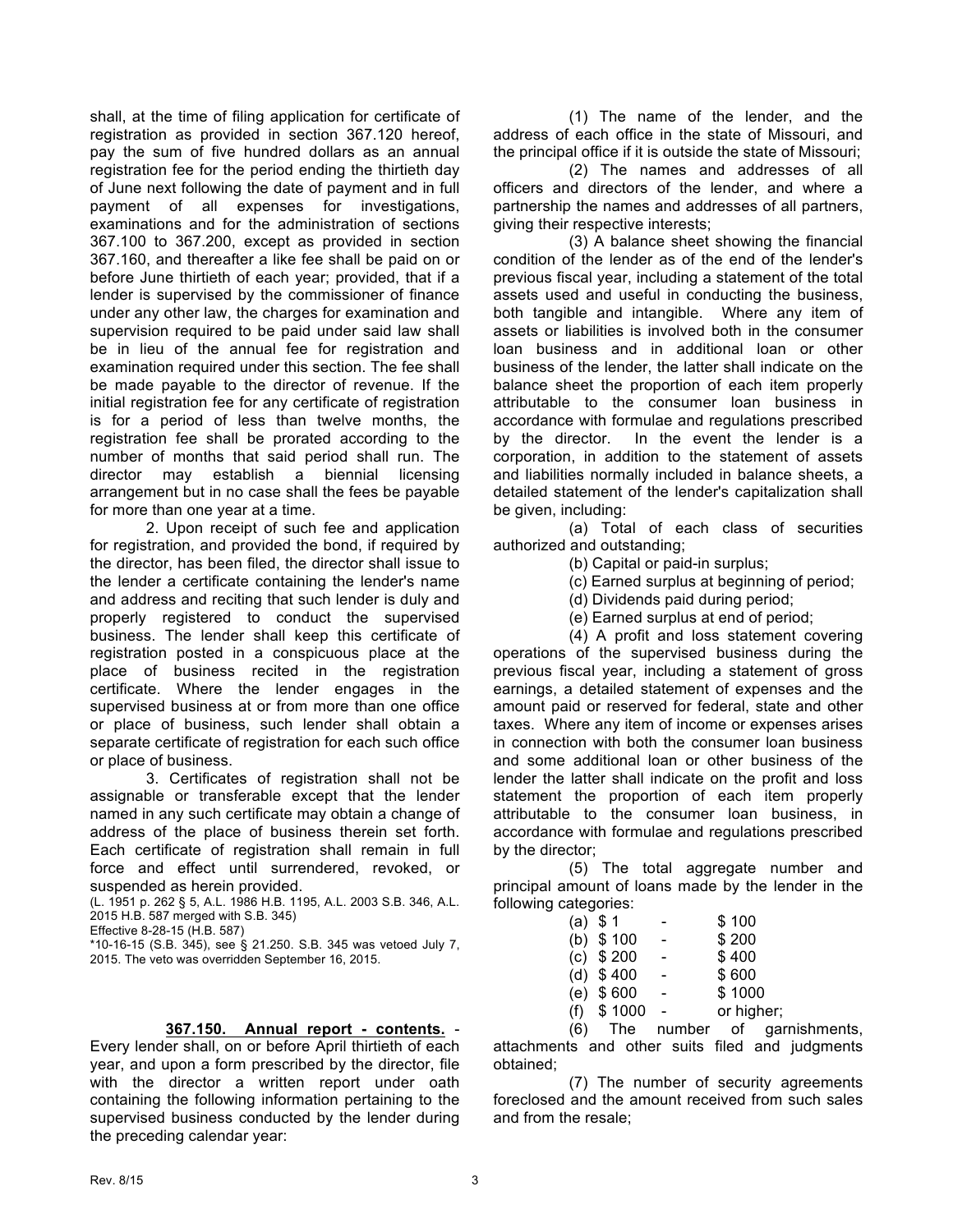(8) Any other additional and relevant information relating to loans that the director may from time to time prescribe by regulation. (L. 1951 p. 262 § 6, A.L. 1965 p. 114)

**367.160. Examination of lenders authority of director - lender to pay costs, when.** - The director, his deputies and examiners shall have full power and authority at any time and as often as reasonably necessary to investigate or examine the supervised business, affairs and loans made in the supervised business of any registered lender and of every person, firm, partnership and corporation making loans who the director has reasonable grounds to believe is subject to and violating the provisions of sections 367.100 to 367.200, for the purpose of ascertaining whether or not the lender, or such person, firm, partnership or corporation is complying with the provisions of sections 367.100 to 367.200 and the laws of Missouri relating to consumer credit loans or assignment or sale of wages or salary or other compensation. In connection with any such investigation or examination the director and his representatives shall have free and immediate access to the lender's place or places of business and his or its books and records and shall have the right and power to examine under oath all persons whomsoever whose testimony may be required relative to the affairs and business of the particular lender. Whenever it is necessary to examine the business and loans of a registered lender more than once a year or of any other lender at any time, then the lender shall be chargeable with and be required to pay the necessary cost and expenses thereof, including the actual travel expenses and a per diem of one hundred dollars for each examining official while engaged in travel to and from the place of such examination and during the period required for such examination. Whenever any lender is subject to examination by or required to make reports to municipal officers under city ordinances regulating the supervised business, such examinations or reports shall be in lieu of the examinations and reports required by the provisions of sections 367.100 to 367.200.

(L. 1951 p. 262 § 7, A.L. 1986 H.B. 1195)

#### **367.170. Regulations - authority of**

**director - insurance - premiums deemed not to be charges.** - The director is authorized and empowered to make such general regulations as may be necessary for the enforcement of sections 367.100 to 367.200 and shall issue regulations providing and governing the types and limits of insurance and the issuance of policies which may be sold in connection with consumer credit loans. The cost of any insurance shall not exceed the standard rates and the insurance shall be obtained from an insurance company duly authorized to conduct business in this state and the registrant, or any of its employees, may be licensed as an insurance agent. Insurance premiums shall not be considered as interest, service charges or fees in connection with any loan. Each such regulation shall be consistent with sections 367.100 to 367.200 and shall be referenced to the specific provision of sections 367.100 to 367.200 which is to be enforced by it. Nothing in this section shall alter or amend the statutes of this state relating to insurance or affect the powers of the director of insurance under statutes relating to credit life insurance and credit accident and health insurance. (L. 1951 p. 262 § 8, A.L. 1984 S.B. 686 § 367.170 subsec. 1)

**367.180. Lender to keep records.** - Every lender shall keep books and records of the supervised business. (L. 1951 p. 262 § 9)

#### **367.185. Loan solicitation, disclosures.**

- 1. Every nondepository financial institution licensed under sections 367.100 to 367.215 and otherwise defined as a person in section 367.100 shall comply with the provisions of this section.

2. In addition to any disclosures otherwise provided by law, such person soliciting loans using facsimile or negotiable checks shall disclose the following:

"THIS IS A SOLICITATION FOR A LOAN. READ THE ENCLOSED DISCLOSURES BEFORE SIGNING THIS AGREEMENT." This notice shall be printed in not less than ten-point bold type and shall appear directly on the face of the check.

3. When such persons make loans secured by real estate as otherwise provided by law, such persons shall include in a printed portion of the contract the following notice:

"WARNING TO BORROWER: DEFAULT IN THE PAYMENT OF THIS LOAN AGREEMENT MAY RESULT IN THE LOSS OF THE PROPERTY SECURING THE LOAN. UNDER FEDERAL LAW YOU MAY HAVE THE RIGHT TO CANCEL THIS AGREEMENT. IF YOU HAVE THIS RIGHT, THE CREDITOR IS REQUIRED TO PROVIDE YOU WITH A SEPARATE WRITTEN NOTICE SPECIFYING THE CIRCUMSTANCES AND TIMES UNDER WHICH YOU CAN EXERCISE THIS RIGHT." This notice shall be printed in not less than ten-point bold type.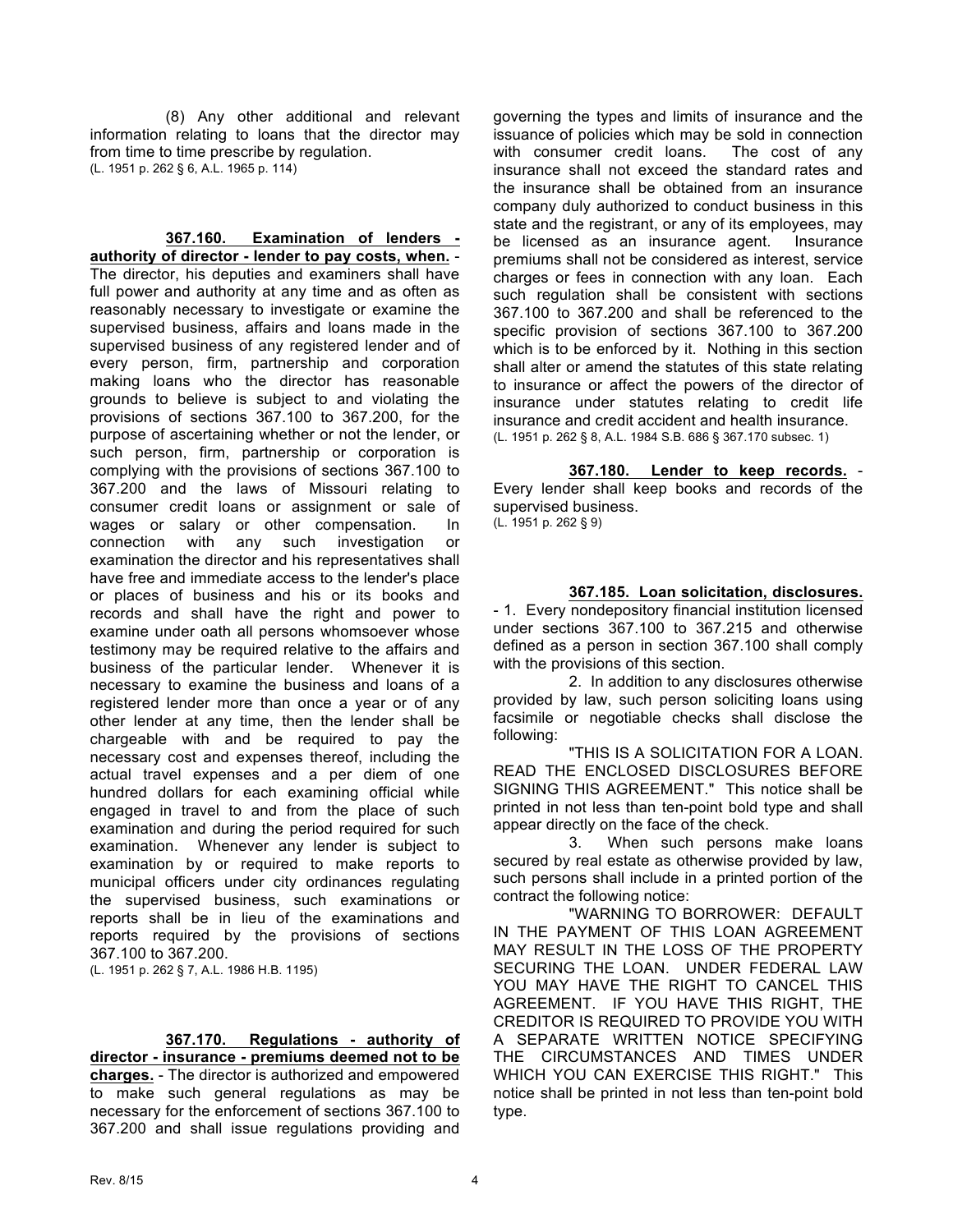4. When making or negotiating loans, such person shall take into consideration in determining the size and duration of a loan contract the financial ability of borrowers to reasonably repay the loan in the time and manner as specified in the loan contract.

5. Such person shall post in a conspicuous location in each licensed office the maximum rates and fees that such person is currently charging on any loans made.

(L. 1998 S.B. 792)

**367.190. Certificates of registration -**

**suspension, revocation, when - hearing - review.** - In the event any lender fails, refuses, or neglects to comply with the provisions of sections 367.100 to 367.200, or of any laws of the state of Missouri relating to consumer credit loans or assignment or sale of wages, or salaries or other compensation, his or its certificate of registration for the place of business at which the violation occurred, may be suspended or revoked by order of the director after a hearing before said director on any order to show cause why such order of suspension or revocation should not be entered specifying the grounds therefor which shall be served on the particular lender at least ten days prior to the hearing. Such action shall not affect any rights or charter powers which any state bank, state trust company or national banking association has by virtue of any other law. Review may be had of any such order made and entered by the director in the manner provided by law. (L. 1951 p. 262 § 10)

**367.200. Violations - penalty.** - If any person, firm, partnership or corporation to whom or which sections 367.100 to 367.200 apply, or any officer, agent or representative of such person, firm, partnership or corporation violates any of the provisions of said sections or shall attempt to transact any supervised business whatsoever in the name or on behalf of such person, firm, partnership or corporation, while he or it fails or refuses to comply with provisions of sections 367.100 to 367.200, each such person, firm, partnership, or corporation, agent, officer, or representative shall be deemed guilty of a misdemeanor.

(L. 1951 p. 262 § 11)

#### **367.205. Annual audit by certified**

**public accountant required.** - All persons and entities licensed under the provisions of sections 367.100 to 367.200 shall cause an audit to be made once each year by a certified public accountant firm, of which at least one partner is the holder of a Missouri certified public accountant license. In the event that entities licensed under the provisions of sections 367.100 to 367.200 are affiliated with entities which engage in other than such licensed activities in this state or elsewhere, an audit of the financial statements which consolidate the financial statements of the licensee, made according to generally accepted auditing standards, will be sufficient for the purpose of sections 367.205 to 367.215. (L. 1972 S.B. 405 § 1)

**367.210. Audit report to director of finance, when.** - A copy of the report of the audit required by section 367.205 shall be delivered to the director of finance of the state of Missouri at least thirty days prior to the license renewal date. (L. 1972 S.B. 405 § 2)

**367.215. Failure to file audit report, effect of - surety bond posted, when.** - The director of finance shall not issue a renewal license to any person or entity licensed under the provisions of sections 367.100 to 367.200 unless the audit report is furnished as required by section 367.210. In lieu of the requirements of sections 367.205 to 367.215, the licensee may post a surety bond in the amount of one hundred thousand dollars. The bond shall be in a form satisfactory to the director and shall be issued by a bonding or insurance company authorized to do business in the state to secure compliance with all laws relative to consumer credit. If, in the opinion of the director, the bond shall at any time appear to be inadequate, insecure, exhausted, or otherwise doubtful, additional bond in a form and with surety satisfactory to the director shall be filed within fifteen days after the director gives notice to the licensee. A licensee may, in lieu of filing any bond required under this section, provide the director with a one hundred thousand dollar irrevocable letter of credit, as defined in section 400.5-103, RSMo, issued by any bank, trust company, savings and loan or credit union operating in Missouri.

(L. 1972 S.B. 405 § 3, A.L. 2001 H.B. 738 merged with S.B. 186)

#### **INTEREST**

#### **408.100. Applicability of section - rate**

**of interest.** - This section shall apply to all loans which are not made as permitted by other laws of this state except that it shall not apply to loans which are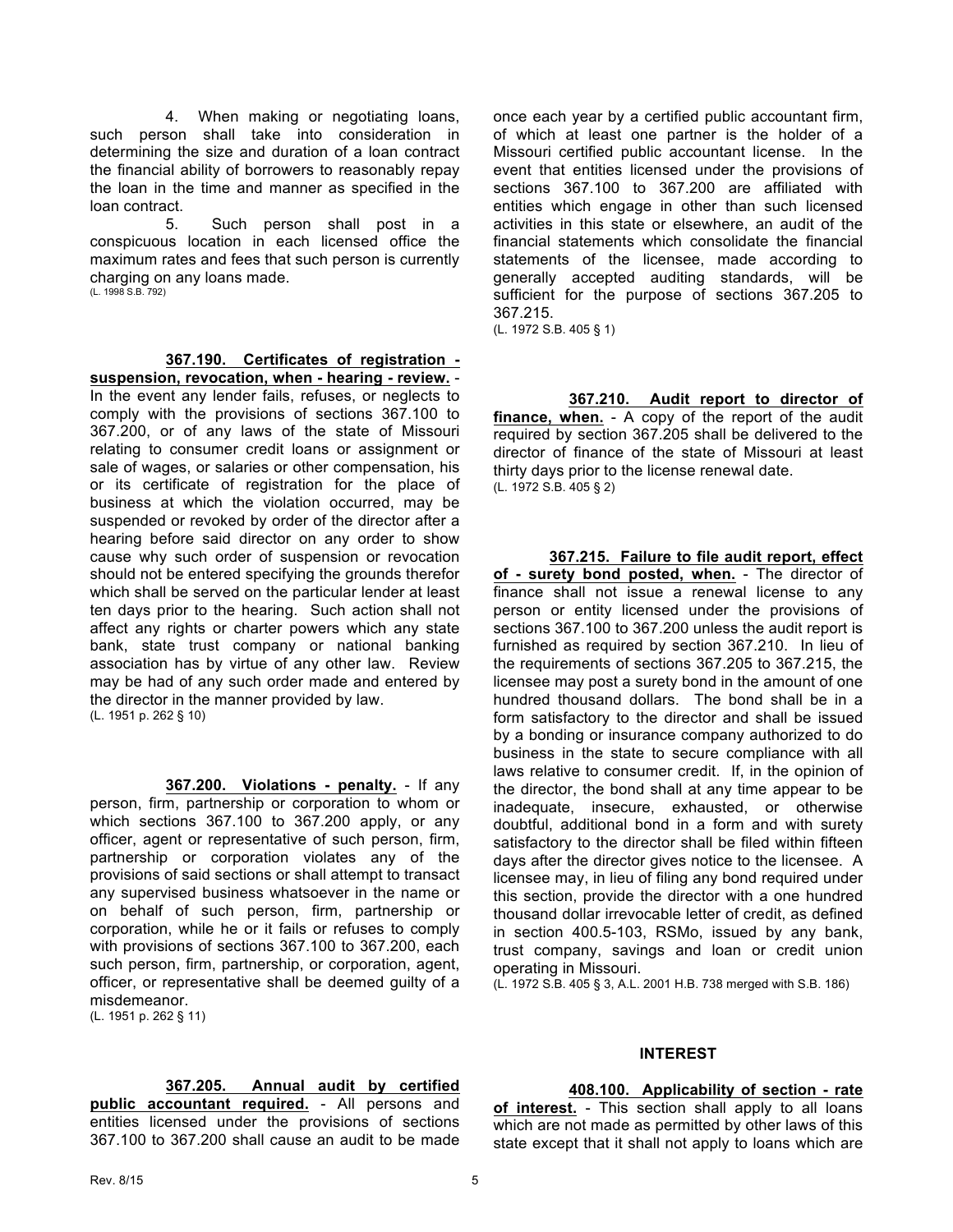secured by a lien on real estate, nonprocessed farm products, livestock, farm machinery or crops or to loans to corporations. On any loan subject to this section, any person, firm, or corporation may charge, contract for and receive interest on the unpaid principal balance at rates agreed to by the parties. (L. 1951 p. 875 § 408.031, A.L. 1959 H.B. 320, A.L. 1979 S.B. 305, A.L. 1985 H.B. 358 & 440, A.L. 1998 S.B. 792)

**408.105. Precomputed loans, extensions, fee, limitations**. - 1. Extensions on precomputed loans made pursuant to section 408.100 shall be calculated on an actuarial basis or as follows and shall not be considered an additional charge or fee within the meaning of section 408.140:

| UNIT CHARGE (UC) = Total Finance Charge |
|-----------------------------------------|
| Sum of the Digits of                    |
| <b>Original Term</b>                    |
| <b>UC Times Number of Full</b>          |
| Remaining Installments                  |
|                                         |

2. The following limitations regarding extensions on precomputed loans shall apply:

(1) No extension may be taken on the first installment;

(2) No extension fee shall be collected more than one month prior to the due date of the earliest installment being deferred;

(3) No extension shall be collected for any partial payment; however, two dollars or less shall not be considered a partial payment;

(4) A minimum extension fee of one dollar will be allowed;

(5) In the event of \* prepayment in full of the note or contract, the extensions shall be counted as months and computed as provided in section 408.170, based on this total, applied to all of the interest contracted for, plus the extension fees collected.

(L. 1985 S.B. 183)

\*Word "of" does not appear in original rolls.

**408.110. Short title - applicability of sections 408.120 to 408.190.** - Sections 408.120 to 408.190 shall apply only to loans made pursuant to section 408.100, and shall be known as the "Consumer Loan Act".

(L. 1951 p. 875 § 408.032, A.L. 1981 S.B. 326, A.L. 1996 H.B. 1432)

schedule may be added to the principal of the loan, but interest shall not be discounted or deducted from the principal of the loan, or paid or received at the time the loan is made, and shall not be compounded. Loan contracts may be calculated and repaid as follows:

(1) A loan contract may provide for repayment in consecutive monthly installments, but the first installment may be payable at any time within forty-five days from the date of the loan and no installment shall be substantially greater than any other installment. Interest for any fractional portion of a month may be computed for each elapsed day at one-thirtieth of the monthly rate contracted for.

(2) A loan contract may provide for repayment as the parties may agree; however, any such loan contract shall provide for the payment of simple interest on such loans at rates not to exceed those authorized by sections 408.100 and 408.200. (L. 1951 p. 875 § 408.032(a), A.L. 1981 S.B. 326)

**408.130. Borrower to receive statement** 

**of contract - contents - prepayment effect receipts for payments.** - 1. At the time the loan is made, there shall be delivered to the borrower, or, if there are two or more borrowers, to one of them, a written statement or copy of the loan contract showing in clear and distinct terms:

(1) The name and address of the lender and of one of the borrowers;

(2) The date of the loan contract;

(3) The schedule of installments or description thereof;

(4) The type of any instrument securing the loan;

(5) The principal amount of the loan excluding interest;

(6) The rate or amount of interest as the contract may provide;

(7) That the borrower may prepay the loan, in whole or in part, at any time, and in case interest has been added to the principal of the loan;

(8) That the interest is subject to the refund requirements of section 408.170 if the loan is prepaid in full.

2. A receipt shall be given for the amount of each payment made in currency. Any note paid in full, or a copy thereof, shall be so marked "paid" and returned, and any security interest which no longer secures a loan shall be restored, cancelled or released.

(L. 1951 p. 875 § 408.032(b), A.L. 1965 p. 114, A.L. 1994 H.B. 963)

**<sup>408.120.</sup> Interest computed and paid, how.** - The total interest for payment according to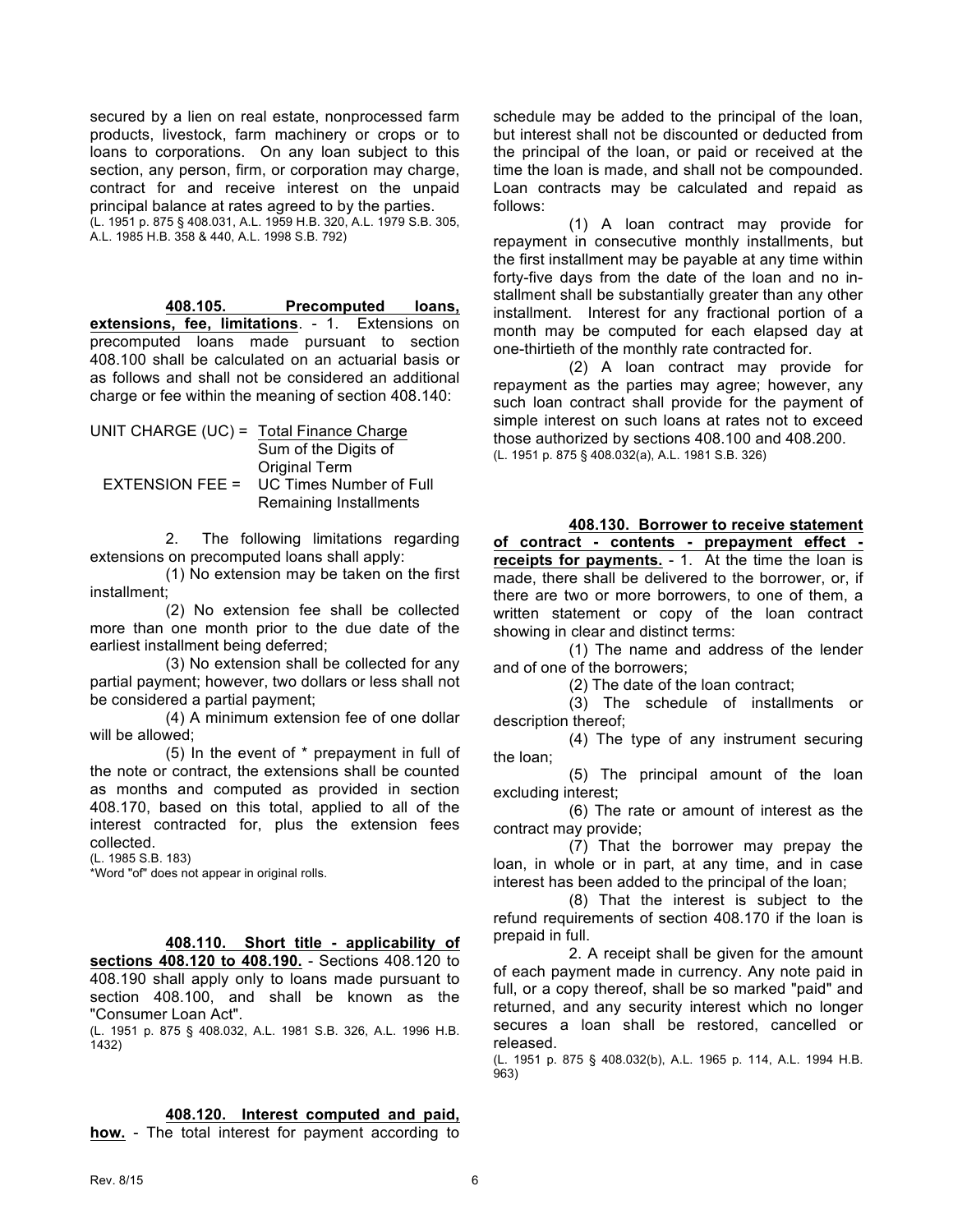**408.140. Additional charges or fees prohibited, exceptions - no finance charges if purchases are paid for within certain time limit, exception.** - 1. No further or other charge or amount whatsoever shall be directly or indirectly charged, contracted for or received for interest, service charges or other fees as an incident to any such extension of credit except as provided and regulated by sections 367.100 to 367.200 and except:

(1) On loans for thirty days or longer which are other than "open-end credit" as such term is defined in the federal Consumer Credit Protection Act and regulations thereunder, a fee, not to exceed ten percent of the principal amount loaned not to exceed one hundred dollars may be charged by the lender; however, no such fee shall be permitted on any extension, refinance, restructure or renewal of any such loan, unless any investigation is made on the application to extend, refinance, restructure or renew the loan;

(2) The lawful fees actually and necessarily paid out by the lender to any public officer for filing, recording, or releasing in any public office any instrument securing the loan, which fees may be collected when the loan is made or at any time thereafter; however, premiums for insurance in lieu of perfecting a security interest required by the lender may be charged if the premium does not exceed the fees which would otherwise be payable;

(3) If the contract so provides, a charge for late payment on each installment or minimum payment in default for a period of not less than fifteen days in an amount not to exceed five percent of each installment due or the minimum payment due or fifteen dollars, whichever is greater, not to exceed fifty dollars. If the contract so provides, a charge for late payment on each twenty-five dollars or less installment in default for a period of not less than fifteen days shall not exceed five dollars;

(4) If the contract so provides, a charge for late payment for a single payment note in default for a period of not less than fifteen days in an amount not to exceed five percent of the payment due; provided that, the late charge for a single payment note shall not exceed fifty dollars;

(5) Charges or premiums for insurance written in connection with any loan against loss of or damage to property or against liability arising out of ownership or use of property as provided in section 367.170; however, notwithstanding any other provision of law, with the consent of the borrower, such insurance may cover property all or part of which is pledged as security for the loan, and charges or premiums for insurance providing life, health, accident, or involuntary unemployment coverage;

(6) Reasonable towing costs and expenses of retaking, holding, preparing for sale, and selling

any personal property in accordance with section 400.9;

(7) Charges assessed by any institution for processing a refused instrument plus a handling fee of not more than twenty-five dollars;

(8) If the contract or promissory note, signed by the borrower, provides for attorney fees, and if it is necessary to bring suit, such attorney fees may not exceed fifteen percent of the amount due and payable under such contract or promissory note, together with any court costs assessed. The attorney fees shall only be applicable where the contract or promissory note is referred for collection to an attorney, and is not handled by a salaried employee of the holder of the contract;

(9) Provided the debtor agrees in writing, the lender may collect a fee in advance for allowing the debtor to defer up to three monthly loan payments, so long as the fee is no more than the lesser of fifty dollars or ten percent of the loan payments deferred, no extensions are made until the first loan payment is collected and no more than one deferral in a twelvemonth period is agreed to and collected on any one loan; this subdivision applies to nonprecomputed loans only and does not affect any other subdivision;

(10) If the open-end credit contract is tied to a transaction account in a depository institution, such account is in the institution's assets and such contract provides for loans of thirty-one days or longer which are "open-end credit", as such term is defined in the federal Consumer Credit Protection Act and regulations thereunder, the creditor may charge a credit advance fee of up to the lesser of seventy-five dollars or ten percent of the credit advanced from time to time from the line of credit; such credit advance fee may be added to the open-end credit outstanding along with any interest, and shall not be considered the unlawful compounding of interest as that term is defined in section 408.120;

(11) A deficiency waiver addendum, guaranteed asset protection, or a similar product purchased as part of a loan transaction with collateral and at the borrower's consent, provided the cost of the product is disclosed in the loan contract, is reasonable, and the requirements of section 408.380 are met.

2. Other provisions of law to the contrary notwithstanding, an open-end credit contract under which a credit card is issued by a company, financial institution, savings and loan or other credit issuing company whose credit card operations are located in Missouri may charge an annual fee, provided that no finance charge shall be assessed on new purchases other than cash advances if such purchases are paid for within twenty-five days of the date of the periodic statement therefor.

3. Notwithstanding any other provision of law to the contrary, in addition to charges allowed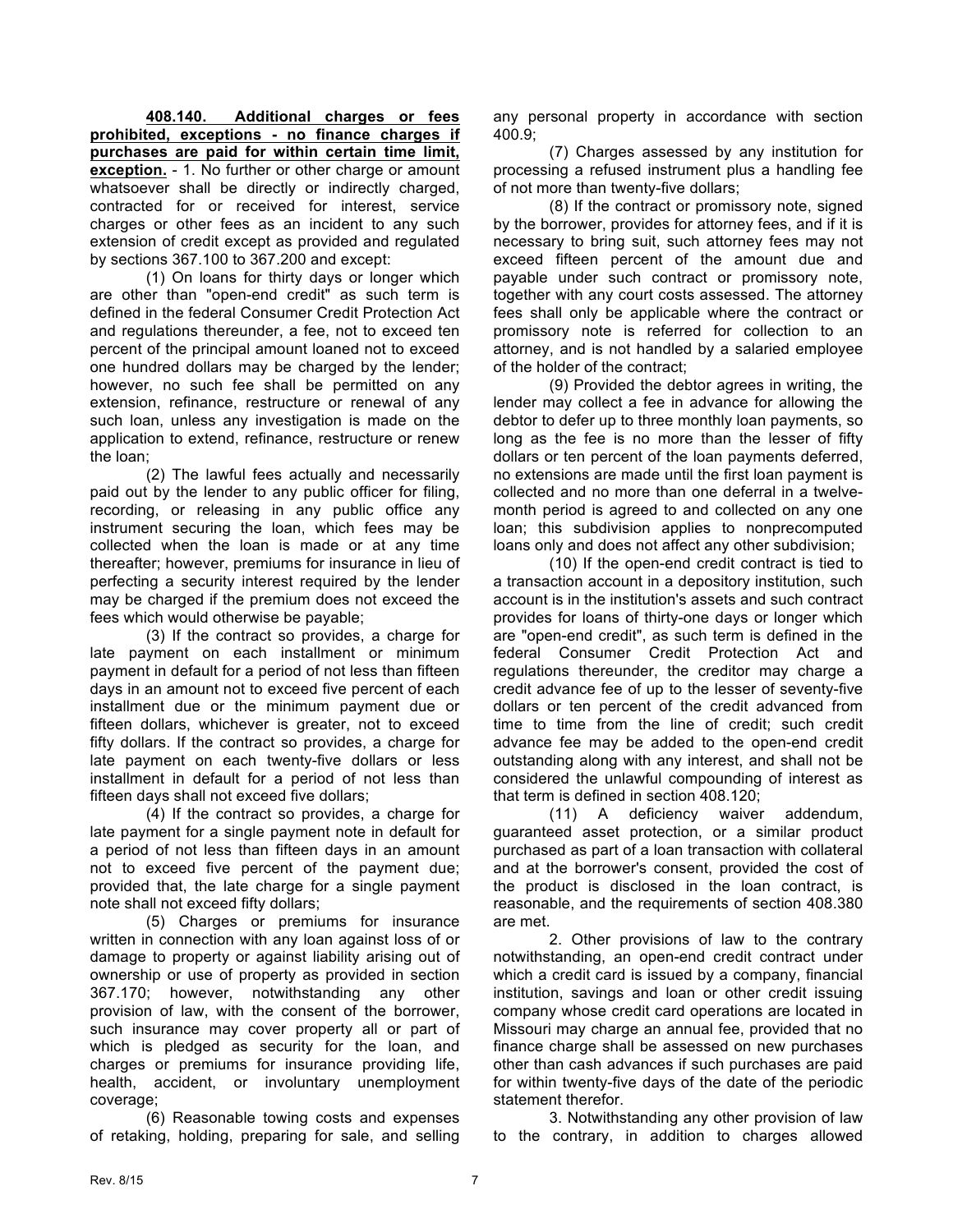pursuant to section 408.100, an open-end credit contract provided by a company, financial institution, savings and loan or other credit issuing company which is regulated pursuant to this chapter may charge an annual fee not to exceed fifty dollars. (L. 1951 p. 875 § 408.032 (c), A.L. 1979 S.B. 305, A.L. 1980 H.B. 1195, A.L. 1981 S.B. 5 Revision, S.B. 326, A.L. 1984 S.B. 686, A.L. 1986 H.B. 1207, A.L. 1989 H.B. 386 merged with H.B. 615 & 563 merged with S.B. 192, A.L. 1990 H.B. 1630 merged with S.B. 768, A.L. 1992 S.B. 705 merged with S.B. 688, A.L. 1994 H.B. 1312, A.L. 1996 S.B. 683, A.L. 1998 S.B. 792, A.L. 2001 H.B. 738 merged with S.B. 186, A.L. 2002 S.B. 895, A.L. 2003 S.B. 346, A.L. 2004 H.B. 959 merged with S.B. 1233, et al., A.L. 2011 S.B. 83, A.L. 2013 H.B. 329 merged with S.B. 254, A.L. 2015 S.B. 345) \*Effective 10-16-15, see § 21.250. S.B. 345 was vetoed on July  $7$ , 2015. The veto was overridden September 16, 2015.

**408.145. Fees for credit cards issued in contiguous states.** - 1. To encourage competitive equality, lenders issuing credit cards in this state pursuant to the authority of section 408.100 or 408.200, may in addition to lawful interest, contract for, charge and collect fees for such credit cards which any lender in any contiguous state is permitted to charge for credit cards issued in such contiguous state by such state's statutes. State-chartered lenders charging such fees in reliance on this subsection shall file a copy of the pertinent statutes of one contiguous state authorizing credit card fees with the director of finance or such lender's principal state regulator. The director of finance or other principal state regulator shall, within thirty days after receipt of the filing, approve or disapprove of such fees on the sole basis of whether the statutes of such contiguous state permit such fees, and without regard to the restrictions placed upon credit cards by subsection 2 of this section. When the lender is chartered by the federal government, or any agency thereunder, or is unregulated, such lender shall file with and be approved by the Missouri attorney general under the same provision as provided a state-chartered lender.

2. **"Credit card"** as used in this section shall mean a credit device defined as such in the federal Consumer Credit Protection Act and regulations thereunder, except:

(1) The term shall be limited to credit devices which permit the holder to purchase goods and service upon presentation to third parties whether or not the credit card also permits the holder to obtain loans of any other type; and

(2) Such credit device shall only provide credit which is not secured by real or personal property.

3. **"Lender"** as used in this section shall mean any category of depository or nondepository creditor. Notwithstanding the provisions of section 408.140, the lender shall declare on each credit card contract whether the credit card fees are governed by section 408.140, or by this section. (L. 1998 S.B. 792 and S.B. 852 & 913)

**408.150. Lender can not receive excess interest - failure by lender to return excess interest, damages allowed.** - If any amount in excess of the interest permitted by sections 408.100 to 408.190 is charged or received on any loan except as the result of a bona fide error, the lender shall be barred from recovery of any interest on the contract and shall upon demand return all interest received to the person from\* whom received. If such interest is not returned upon written demand, then the person paying the same or his legal representative may recover twice the amount paid together with costs of the suit and reasonable attorney's fees, provided that the action is brought within five years of such written demand.

(L. 1951 p. 875 § 408.032(d), A.L. 1982 H.B. 1341, et al.) \*Word "from" does not appear in original rolls.

#### **408.160. False advertising prohibited.** -

No person, firm, or corporation shall print, publish, distribute or cause the same to be done in any manner whatsoever, any written or printed statement with regard to interest or charges, terms or conditions for the lending of money which is false or calculated to deceive.

(L. 1951 p. 875 § 408.032(e))

**408.170. Contracts paid in full before due date - recomputations of interest - refund defined.** - If a note or loan contract providing for amount of interest, added to the principal of the loan, is prepaid in full (by cash, renewal, or refinancing) one month or more before the final installment date, the lender shall either:

(1) Recompute the amount of interest earned to the date of prepayment in full on the basis of the rate of interest originally contracted for computed on the actual unpaid principal balances for the time actually outstanding; or

(2) If the initial term of the contract is sixtyone months or less and it is a contract for five thousand dollars or less, give a refund of a portion of the amount of interest originally contracted for which shall be computed as follows: The amount of the refund shall be at least as great a proportion of such amount of interest as the sum of the full monthly balances of the contract scheduled to follow the installment date after the date of prepayment in full bears to the sum of all the monthly balances of the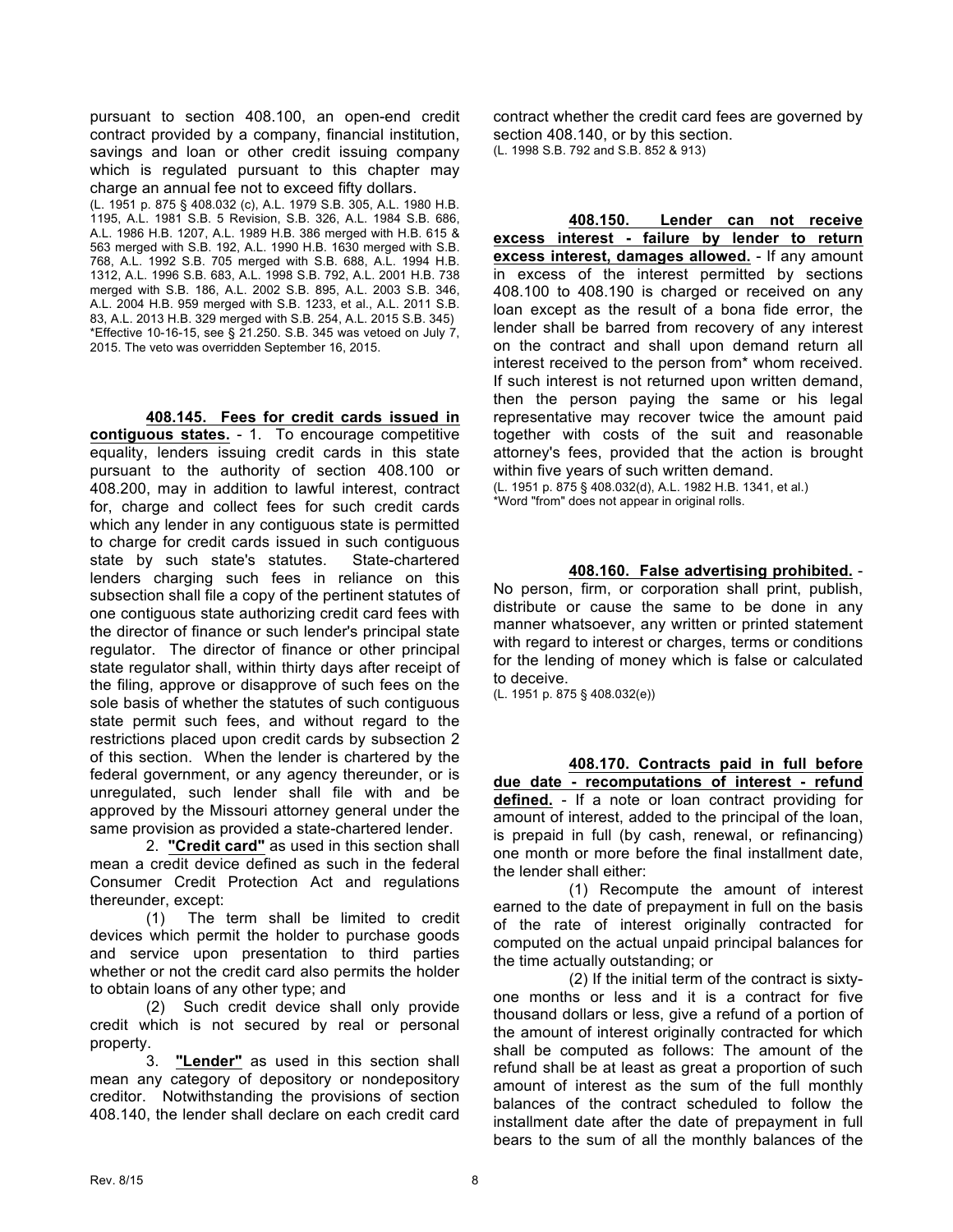contract, both sums to be determined according to the payment schedule provided by the contract; except that, if prepayment in full occurs during the first installment period, interest shall be recomputed and charged only for the actual number of days elapsed. When the period before the first installment is more or less than one month, the portion of the interest earned for such period shall be determined by counting each day in such period as one-thirtieth of a month and one three hundred and sixtieth of a year.

2. No refund shall be required for any partial prepayment.

3. For a contract for more than five thousand dollars, the word "refund" as used herein shall mean a credit or deduction from the amount of interest originally contracted for at any time by cash, renewal or refinancing, the buyer shall receive a refund which shall be calculated by the actuarial method. The lender shall retain no more interest than is actually earned whenever a note or loan contract is prepaid.

(L. 1951 p. 875 § 408.032(f), A.L. 1986 H.B. 1207, A.L. 2002 S.B. 895)

#### **408.175. Interest rate when maturity of**

**note or contract accelerated.** - If the maturity of a note or loan contract providing for an amount of interest added to the principal of the loan is accelerated, the unpaid balance shall be reduced by the refund of that portion of the amount of interest originally contracted for which would be required for prepayment in full on the date of acceleration, and thereafter the note or loan contract shall bear interest at the rate originally contracted for, computed on unpaid balances for the time actually outstanding from the installment date following the date of acceleration until paid.

(L. 1959 H.B. 321)

**408.178. Deferral of monthly loan** 

**payments, fee authorized for certain loans**. - Notwithstanding any other law to the contrary, on loans with an original amount of six hundred dollars or more, and provided the debtor agrees in writing, the lender may collect a fee in advance for allowing the debtor to defer monthly loan payments, so long as the fee on each deferred period is no more than the lesser of fifty dollars or ten percent of the loan payments deferred, however, a minimum fee of twenty-five dollars is permitted, and no extensions are made until the first loan payment is collected on any one loan. This section applies to nonprecomputed loans only. (L. 2004 H.B. 959)

### **408.180. Authority of director to verify**

**interest rates charged.** - The director of finance shall have the power and duty to verify the correctness of the rate and amount of interest charged or received and the refund of interest made on any loan which is subject to section 408.100. (L. 1951 p. 875 § 408.032(g))

**408.190. Certain loans exempt from sections 408.120 to 408.180, and 408.200.** - Sections 408.120 to 408.180 and 408.200 shall not apply to any loan on which the rate or amount of interest and fees charged or received are lawful under Missouri law without regard to the rates permitted in section 408.100 and the fees permitted in sections 408.140, 408.145, and 408.178.

(L. 1951 p. 875 § 408.032(h), A.L. 1974 2d Ex. Sess. S.B. 1, A.L. 1980 H.B. 1195, A.L. 1981 S.B. 5 Revision, A.L. 2004 H.B. 959)

**408.193. Credit cards, no derogatory reports to credit agencies for carrying a zero balance.** - 1. For the purposes of this section, the term **"credit card"** shall mean a credit device defined as such in the federal Consumer Credit Protection Act.

2. Any entity that issues credit cards in this state, delivers credit cards in this state or causes credit cards to be delivered in this state shall not make any derogatory report to a credit reporting agency on any credit card holder solely because such credit card holder has paid the entire outstanding balance on such credit card by the payment date.

3. Nothing herein shall authorize or prohibit an entity from suspending credit card privileges or recalling the issued credit card for any purpose.

(L. 1998 S.B. 852 & 913 § 1)

**408.200. Borrower not to be indebted on two or more contracts with same lender, when.** - No lender shall permit any borrower to be indebted to such lender on two or more contracts at any time for the purpose or with the result of contracting for or receiving more interest on the multiple notes or contracts than would have been permissible on a single note or contract entered into in accordance with section 408.100.

(L. 1951 p. 875 § 408.033, A.L. 1959 H.B. 320, A.L. 1974 2d Ex. Sess. S.B. 1, A.L. 1977 S.B. 317, A.L. 1979 S.B. 305, A.L. 1985 H.B. 358 & 440, A.L. 1998 S.B. 792)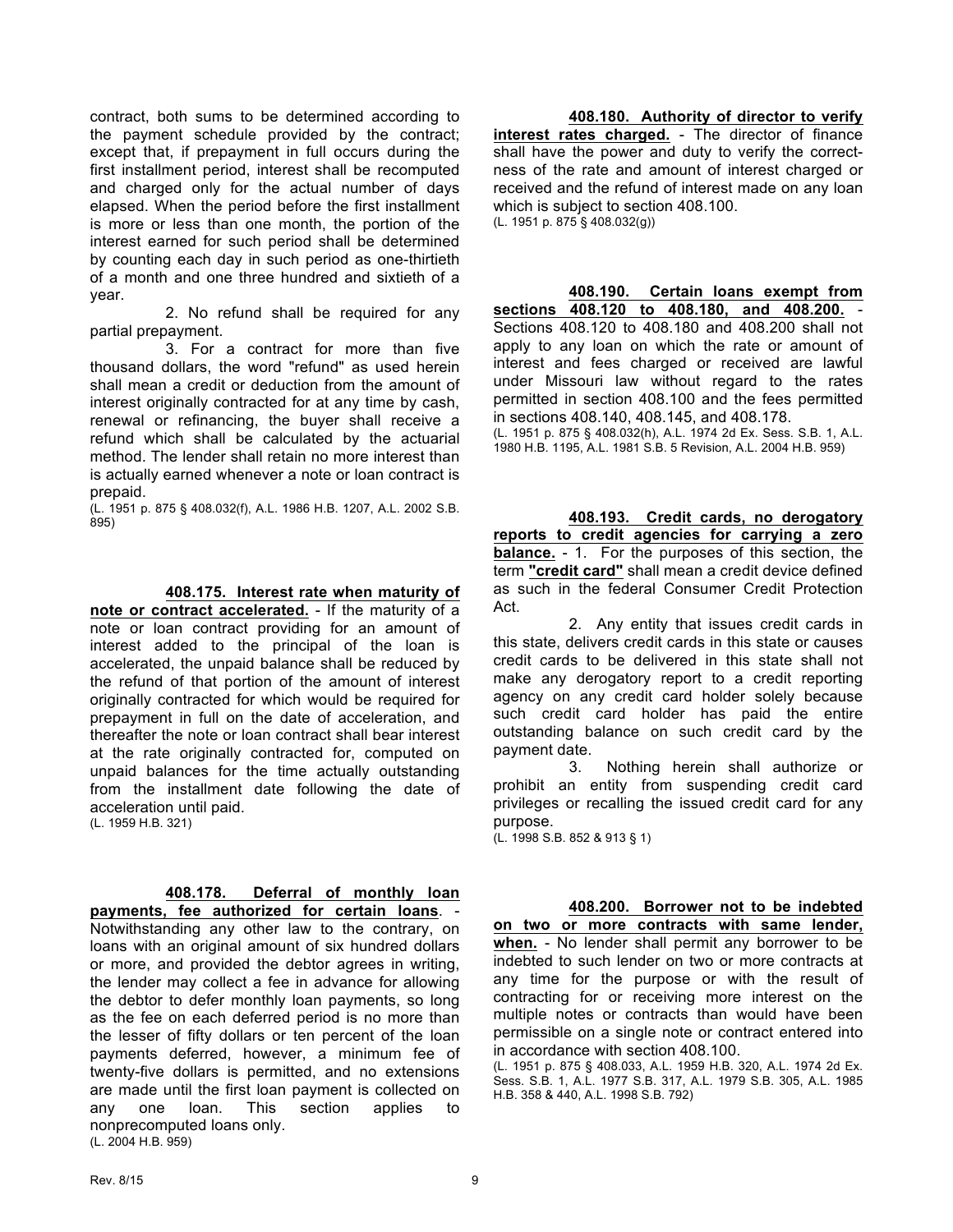**408.210. Assignment of wages or compensation - excess over loan deemed interest.** - The payment of four hundred dollars or less in money, credit, goods, or things in action, as consideration for any sale or assignment of, or order for the payment of wages, salary, commissions, or other compensation for services, whether earned or to be earned, shall for the purpose of this chapter and any act regulating loans or punishing usury be deemed a loan secured by such assignment, and the amount by which such assigned compensation exceeds the amount of such consideration actually paid shall for the purposes of this chapter and any act regulating loans or punishing usury be deemed interest or charges upon such loan from the date of such payment to the date such compensation is payable, and such transaction shall be governed by and subject to the provisions of this chapter, provided that nothing in this section contained shall be construed as authorizing the assignment of wages, salaries, commissions, or other compensation for services not earned at the time when such purported sale or assignment thereof is made. In case any transaction defined in this section results in a greater rate or amount of interest or charges than is permitted by law, all contracts taken in connection with such transaction shall be void and the lender shall have no right to collect, receive, or retain any principal, interest or charges. (L. 1951 p. 875 § 408.034)

#### **408.213. Changes to certain sections**

**remedial only.** - The changes in sections 408.140, 408.145, 408.190, and 408.232 are remedial and should be given that construction; however, this section shall have no effect, favorably or unfavorably, on any case filed in court prior to January 1, 2004. (L. 2004 H.B. 959 § 408.480)

compliance with this section. Any borrower discriminated against on any of these prohibited bases may recover five hundred dollars or actual damages, whichever is greater, court costs and attorney's fees.

2. No person shall be denied credit under the provisions of sections 408.015 to 408.562 because of any exercise of his rights under law. (L. 1979 S.B. 305)

#### **DEFAULTS**

**408.551. Applicability of sections 408.551 to 408.562 - credit transaction defined.** - Sections 408.551 to 408.562 shall apply to any credit transaction made primarily for personal, family or household purposes pursuant to sections 365.010 to 365.160, RSMo, and sections 408.100 to 408.370. For the purposes of this section, unless the context requires otherwise, **"credit transaction"** shall mean any retail installment transaction as defined by section 365.020, RSMo, or any loan subject to section 408.100 or any second mortgage loan as defined by section 408.231 or any retail time transaction as defined in section 408.250.

(L. 1979 S.B. 305, A.L. 1984 H.B. 1170, A.L. 1998 S.B. 792)

#### **408.552. Enforceability of default**

**provisions.** - An agreement of the parties to a credit transaction concerning default by the borrower is enforceable only to the extent that:

(1) The borrower fails to make a payment as required by agreement; or

(2) The lender's prospect of payment, performance, or ability to realize upon the collateral is significantly impaired; the burden of establishing significant impairment is on the lender. (L. 1979 S.B. 305)

#### **LOAN DISCRIMINATION**

**408.550. Discrimination prohibited damages recoverable.** - 1. No person, upon proper application, shall be denied credit under the provisions of sections 408.015 to 408.562 on the basis of sex, marital status, age, race or religion. Any action which complies with the provisions of the Equal Credit Opportunity Act, Public Law 93-495 (15 USC 1691 et seq.), and rules and regulations promulgated thereto shall be deemed to be in

**408.553. Recovery limitation.** - Upon default the lender shall be entitled to recover no more than the amount which the borrower would have been required to pay upon prepayment of the obligation on the date of final judgment together with interest thereafter at the simple interest equivalent of the rate provided in the contract. (L. 1979 S.B. 305)

**408.554. Notice of default, contents, form, delivery.** - 1. After a borrower has been in default for ten days for failure to make a required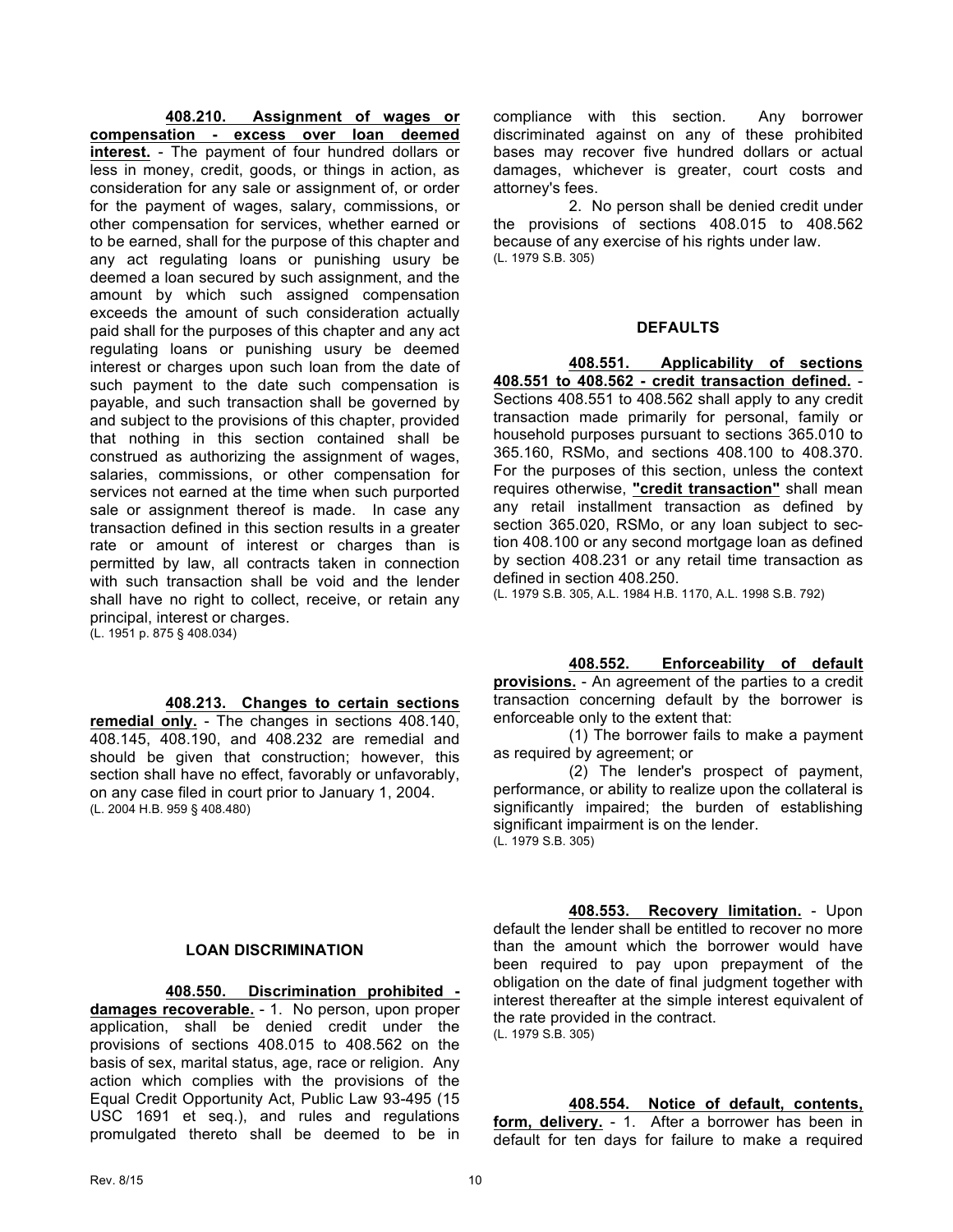payment and has not voluntarily surrendered possession of the collateral, a lender may give the borrower and all cosigners on the credit transaction the notice described in this section. A lender gives notice to the borrower and cosigners under this section when he delivers the notice to the borrower or cosigner or mails the notice to him at his last known address.

2. Except as provided in subsection 4 of this section, the notice shall be in writing and conspicuously state: The name, address and telephone number of the lender to whom payment is to be made, a brief identification of the credit transaction, the borrower's right to cure the default, and the amount of payment and date by which payment must be made to cure the default. A notice in substantially the following form complies with this subsection:

 **(name, address, and telephone number of lender)**

 **(account number, if any)**

 **(brief identification of credit transaction)**

 **(amount) is the AMOUNT NOW DUE**

 **(date) is the LAST DAY FOR PAYMENT**

**You are late in making your payment(s). If you pay the AMOUNT NOW DUE (above) by the LAST DAY FOR PAYMENT (above), you may continue with the contract as though you were not late. If you do not pay by that date, we may exercise our rights under the law.**

3. If the loan transaction is an insurance premium loan, the notice shall conform to the requirements of subsection 2 of this section and a notice in substantially the form specified in that subsection complies with this subsection, except for the following:

(1) In lieu of a brief identification of the loan transaction, the notice shall identify the transaction as an insurance premium loan and each insurance policy or contract that may be canceled;

(2) In lieu of the statement in the form of notice specified in subsection 2 of this section that the lender may exercise his rights under the law, the statement that each policy or contract identified in the notice may be canceled; and

(3) The last paragraph of the form of notice specified in subsection 2 of this section shall be omitted.

4. If a credit transaction is secured, the notice described in this section shall further state the following: "If you voluntarily surrender possession of the following specified collateral, you could still owe additional money after the money received from the sale of the collateral is deducted from the total amount you owe."

5. In the case of a second default on the same loan made pursuant to section 408.100 or on the same retail time transaction as defined in section 408.250 or in the case of a third default on the same second mortgage loan as defined in section 408.231, the notice described in subsection 2 of this section shall indicate that in the case of further default, the borrower will have no right to cure. (L. 1979 S.B. 305, A.L. 1992 S.B. 705)

**408.555. Acceleration, repossession and cancellation restricted - required procedures - borrower's right to cure.** - 1. Except as provided in subsection 2 of this section, after a default consisting only of the borrower's failure to make a required payment, a lender, because of that default, may neither accelerate maturity of the unpaid balance nor take possession of or otherwise enforce a security interest until twenty days after a notice of the borrower's right to cure is given both to the borrower and to all cosigners on the credit transaction nor, with respect to an insurance premium loan, give notice of cancellation until thirteen days after a notice of the borrower's right to cure is given; notice shall not be given prior to default. Until expiration of the minimum applicable period after the notice is given, the borrower or cosigner may cure all defaults consisting of a failure to make the required payment by tendering the amount of all unpaid sums due at the time of the tender, without acceleration, plus any unpaid delinquency or deferral charges. Cure restores the borrower to his rights as though the default had not occurred.

2. This section does not prohibit a borrower from voluntarily surrendering possession of property which is collateral and the lender from thereafter accelerating maturity of the loan and enforcing the note or loan and his security interest in the property at any time after default. If the lender has not already given the notice described in subsection 2 or 3 of section 408.554, he shall upon voluntary surrender of the collateral notify the borrower either personally or by mail at the borrower's last known address that he may owe additional money after the money received from the sale of the collateral is deducted from the total amount owed.

3. No lender is bound by the provisions of subsection 1 of this section if default by the same borrower in connection with the same credit transaction with the same lender has occurred twice notwithstanding the cure of such defaults or three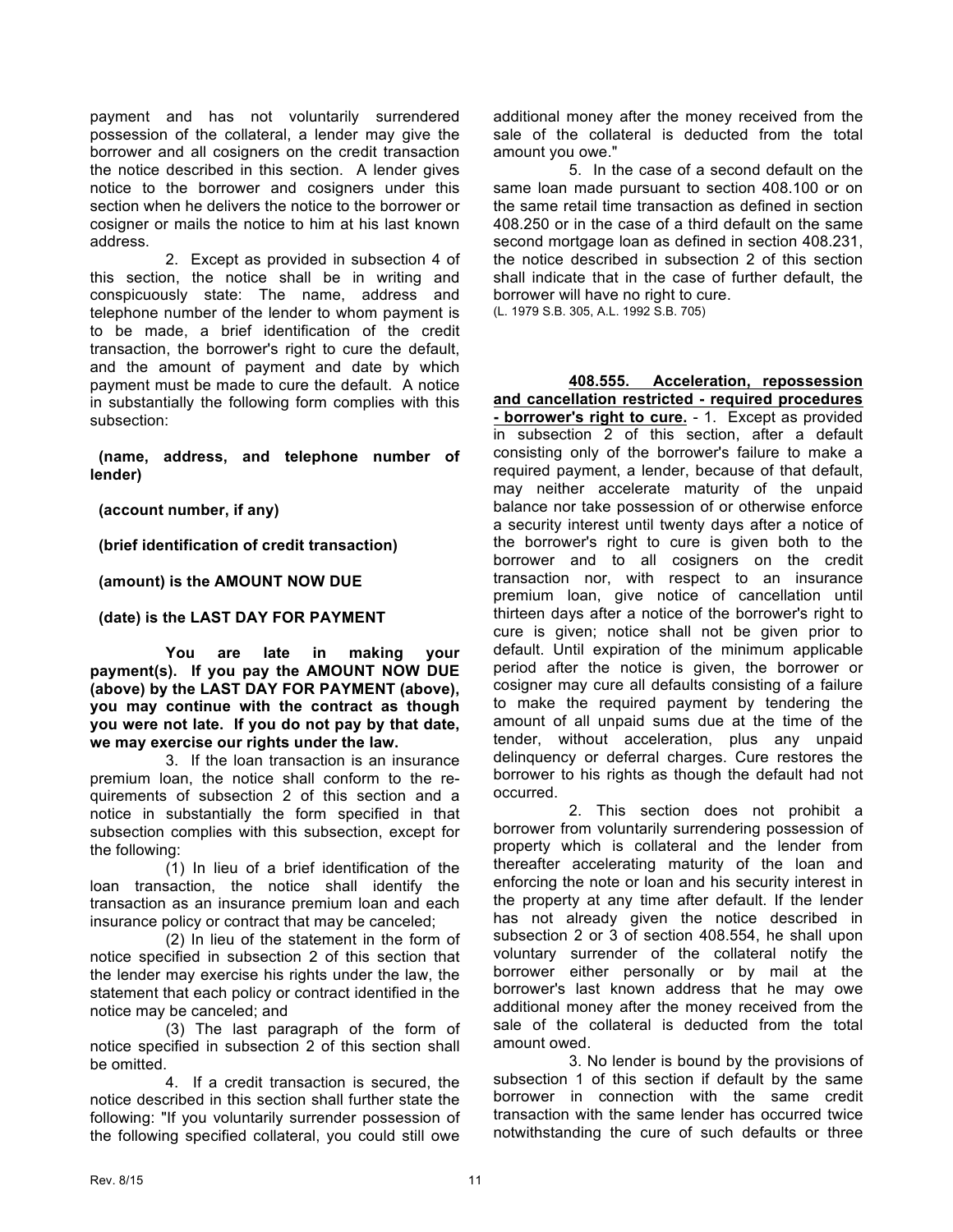times in the case of a second mortgage loan except as provided in subsection 4 of this section.

4. Default by a borrower on a second mortgage loan may be cured by tendering the current obligation of the borrower at any time prior to the completion of the judicial or extrajudicial proceedings for foreclosure upon such real estate. For the purposes of this section, "current obligation of the debtor" means the aggregate of all installments scheduled to be due at the time of the tender, late charges otherwise permitted by law, and expenses of foreclosures actually incurred by the lender for initiating a bona fide foreclosure, notwithstanding any contractual provision for the acceleration of installment payments. A lender may take no steps to enforce a security interest in real property pursuant to a second mortgage loan until thirty days after notice of the borrower's right to cure is given; notice shall not be given prior to default. Cure restores the borrower's rights under the agreement as though the default had not occurred, except that only three defaults are permitted. This section shall not affect the debtor's right otherwise to redeem such real property under any other provision of law.

(L. 1979 S.B. 305, A.L. 1983 S.B. 70, A.L. 1992 S.B. 705, A.L. 2006 S.B. 892)

**408.556. Actions arising from default, contents of petition - default judgment requires** 

**sworn testimony - recovery of unpaid balances.** - 1. In any action brought by a lender against a borrower arising from default, the petition shall allege the facts of the borrower's default, facts sufficient to show compliance with the provisions of sections 400.9-601 to 400.9-629, RSMo, which provisions are hereby deemed applicable to all credit transactions, with respect to any sale or other disposition of collateral for the credit transaction, the amount to which the lender is entitled, and an indication of how that amount was determined.

2. A default judgment may not be entered in the action in favor of the lender unless the petition is verified by the lender, or sworn testimony, by affidavit or otherwise, is adduced showing that the lender is entitled to the relief demanded.

3. If a lender takes possession or voluntarily accepts surrender of goods in which the lender has a purchase money security interest to secure a credit transaction in the principal amount of less than five hundred dollars, the borrower is not liable to the lender for the unpaid balance.

4. Following any disposition of collateral pursuant to the provisions of sections 400.9-601 to 400.9-629, RSMo, the lender shall be entitled to recover from the borrower the deficiency, if any, only if the amount financed in the transaction was more

than five hundred dollars and the amount remaining unpaid at the time of default is three hundred dollars or more.

(L. 1979 S.B. 305, A.L. 1983 S.B. 70 , A.L. 2002 S.B. 895)

**408.557. Notice required before deficiency action may be commenced - contents, delivery.** - When a lender sells or otherwise disposes of collateral in a transaction in which an action for a deficiency may be commenced against the borrower, prior to bringing any such action or upon written request of the borrower, the lender shall give the borrower the notice provided in section 400.9-614, RSMo, for consumer goods transactions or section 400.9- 613, RSMo, for all other transactions that are not consumer goods transactions. (L. 1979 S.B. 305, A.L. 2002 S.B. 895)

**408.558. Security interest not to be taken, when.** - 1. No security interest, other than a purchase money security interest, may be taken or acquired in household furnishings, appliances, or clothing of the borrower or his dependents as security for a loan if the amount financed is less than five

hundred dollars. 2. No security interest may be taken or acquired in goods as security for a credit transaction in the principal amount of less than one hundred fifty dollars.

(L. 1979 S.B. 305)

**408.560. Unenforceable provisions in** 

**note or credit contract.** - The following provisions when contained in any note or credit contract or the contract of any guarantor of a credit transaction shall be void and unenforceable:

(1) A power of attorney to confess judgment;

(2) An assignment of wages;

(3) A waiver or limitation of any exemption given by law to the borrower exempting the borrower's property from attachment or execution, except insofar as the waiver or limitation applies to property in which the lender has been granted a security interest to secure the credit transaction;

(4) A security interest in consumer goods which are identified only as a general class of goods, such as "household goods" or "furniture"; and

(5) A waiver of any right of action against the lender or his assignee or other person acting on behalf of the lender in the collection of payments under the contract or in the repossession of goods. (L. 1979 S.B. 305)